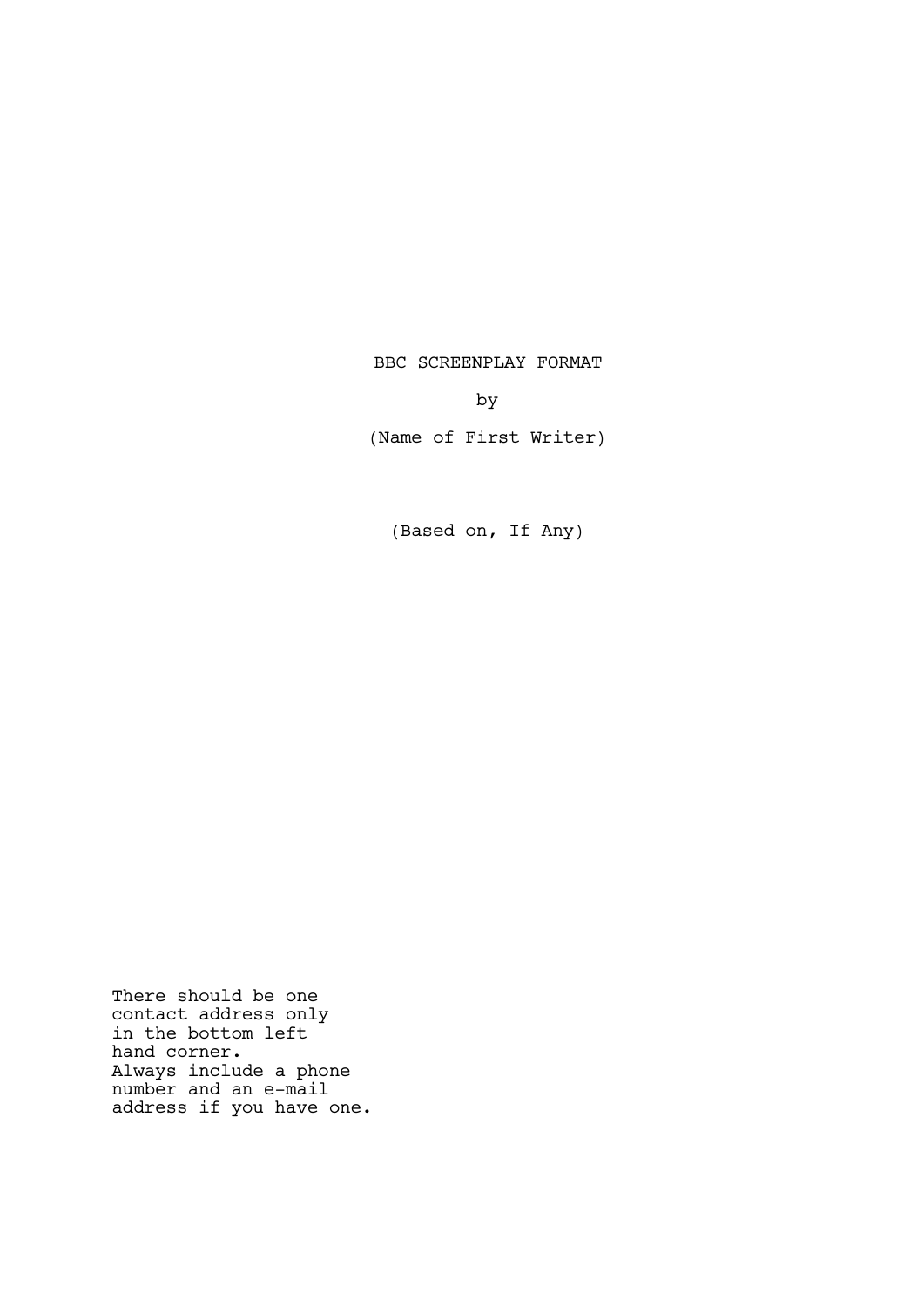### THE BLACK RUN

INT. BEDROOM IN HOUSE TURNED INTO GYM - DAY

JOHN stares at a tv screen on the wall in front of him. He is in his sixties, dressed in black shorts and an old t-shirt that displays his curved stomach. He is exercising on a cross-skier machine, and is watching skiers race down a steep mountain on the tv. There is no sound from the monitor, but subtitles show the name of the skier, his time and his country.

LISA, 60, dressed in colourful gym gear, sits in a rowing machine rowing quite gently whilst watching a small monitor on the end of her rowing machine, which shows a cartoon character in a rowing boat being pursued by sharks.

> JOHN This time last year I was skiing down a black run.

Lisa stops rowing. Looks at John and laughs. John sniffs and tries to go faster.

> LISA Skiing? Really?

JOHN For the first ten yards. Then it was bob-sleighing I guess.

LISA Without the Bob. Or the sleigh. I'm surprised you remember it.

John gives a sideways glance at Lisa as she has a drink from her trendy water bottle.

> JOHN I didn't pass out until I hit the tree. I remember all of it until then - in vivid technicolour.

On Lisa's screen, the sharks have surrounded the boat and a big sign saying DANGER is flashing up. She looks at it and clicks a button that resets the picture to still water.

> LISA Yes. Well, that tree was in the right place at the right time luckily. Unlike you. You could have died.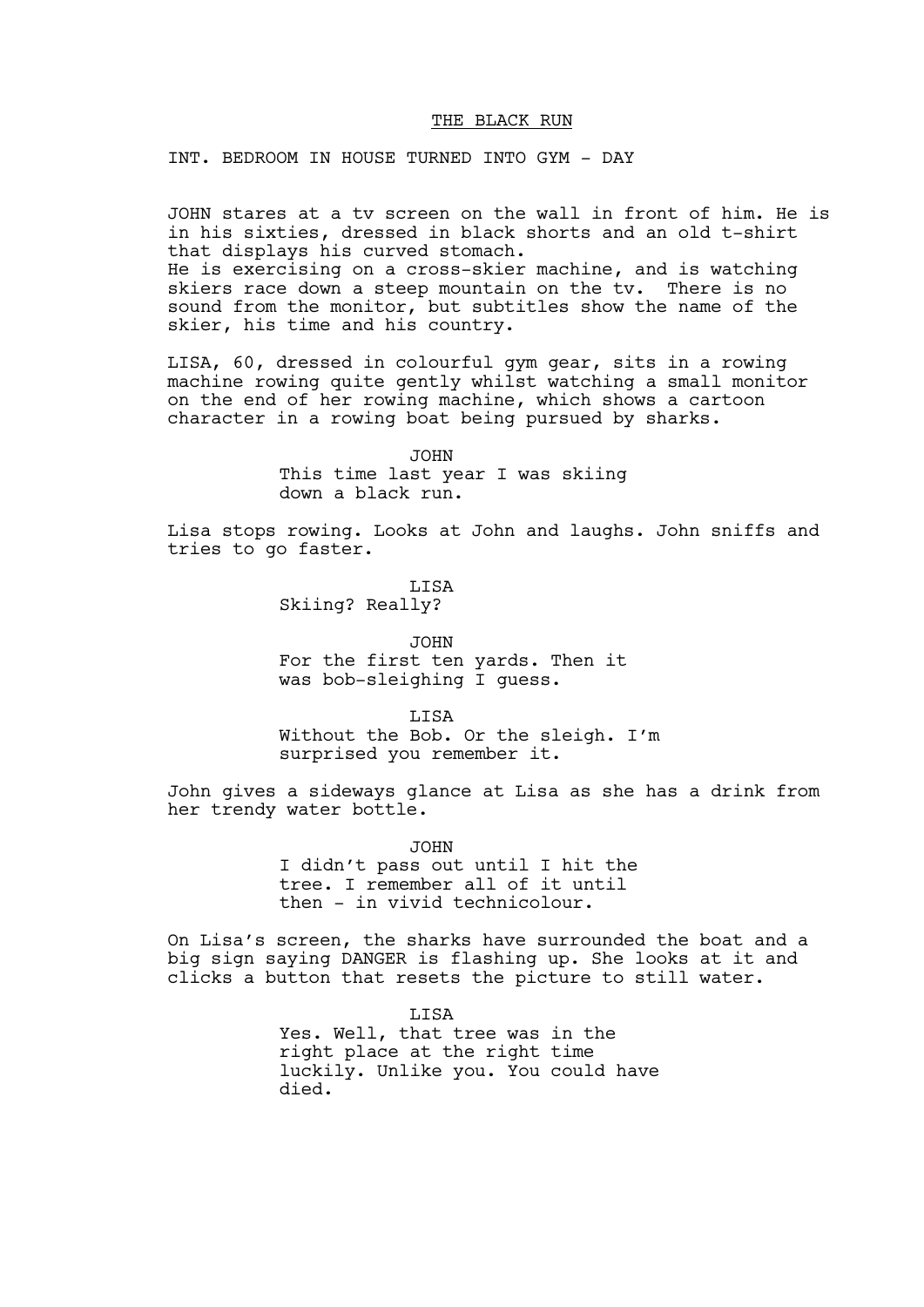JOHN So you told me, repeatedly.

LISA I still don't understand. Why did you do it? Why did you follow Amy?

John stops and swigs his drink from an old water bottle.

JOHN

I didn't mean to. I've told you.

LISA

But I don't believe you. I was behind and I watched you turn on to the black run.

There is a silence. John climbs off his skiing machine and leans against the window looking out.

> JOHN It wasn't like that.

There is a pause.

LISA So what was it like? Were you that upset that you wanted to kill yourself.

John stares at Lisa open mouthed. She stares back, her eyes watering.

> JOHN Of course not. Is that what you think?

LISA nods and takes another sip of water. Then carries on rowing.

> LISA When Amy said she was giving up her course to be a chalet girl, I saw the look on your face. I was shocked too. She had such potential. Dentistry will be the poorer without her.

LISA gets off her rowing machine and sits on a large exercise ball.

> LISA (CONT'D) I was flabbergasted that Charlotte seemed to encourage her. (MORE)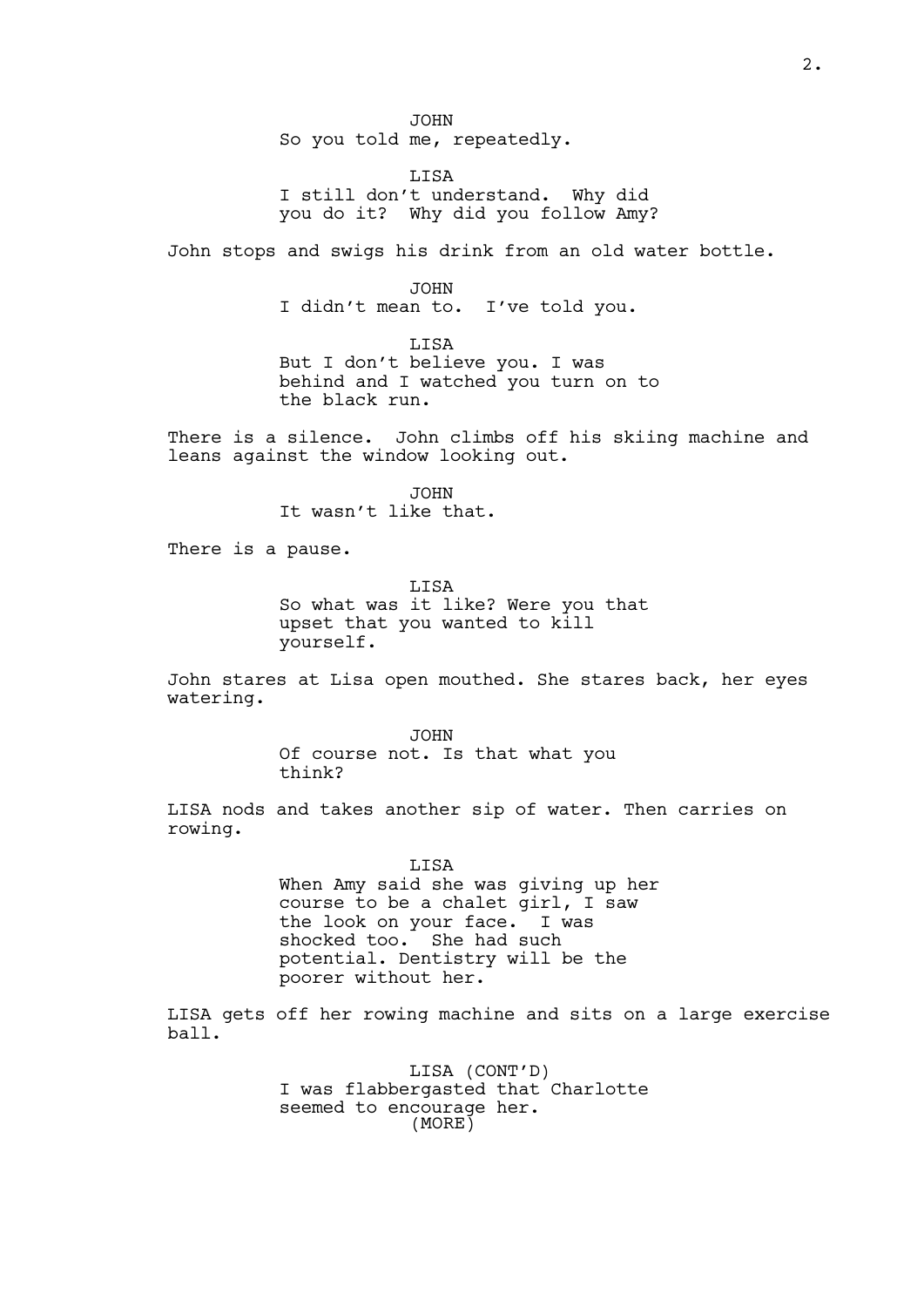# LISA (CONT'D)

The way that girl pampers to her daughter's every whim. I couldn't believe it when she even raised a toast to Amy's new future that lunch time.

John turns and looks at Lisa, nodding sadly.

JOHN

Well, yes. That was how it struck me at the time. At first any way.

LISA looks up sharply. There is a glare in her eyes now.

JOHN (CONT'D) After all that money we'd paid out for her fees, plus the work experience I'd arranged. It wasn't easy you know. Smiley's Dental Practice run a tight ship. They don't take just anyone.

LISA Absolutely. Amy should have been grateful.

JOHN But the truth is. The truth is Lisa, that when Amy told us she didn't want to be a dentist and was leaving the course to stay and do some skiing, I was sort of jealous.

Lisa looks shocked.

LISA

What?

JOHN I didn't want to be a dentist. But I became one. It seemed the only way at the time.

LISA And a very fine dentist you were too.

JOHN

Maybe. But it wasn't my life's dream Lisa. It wasn't what I wanted to do. You know that.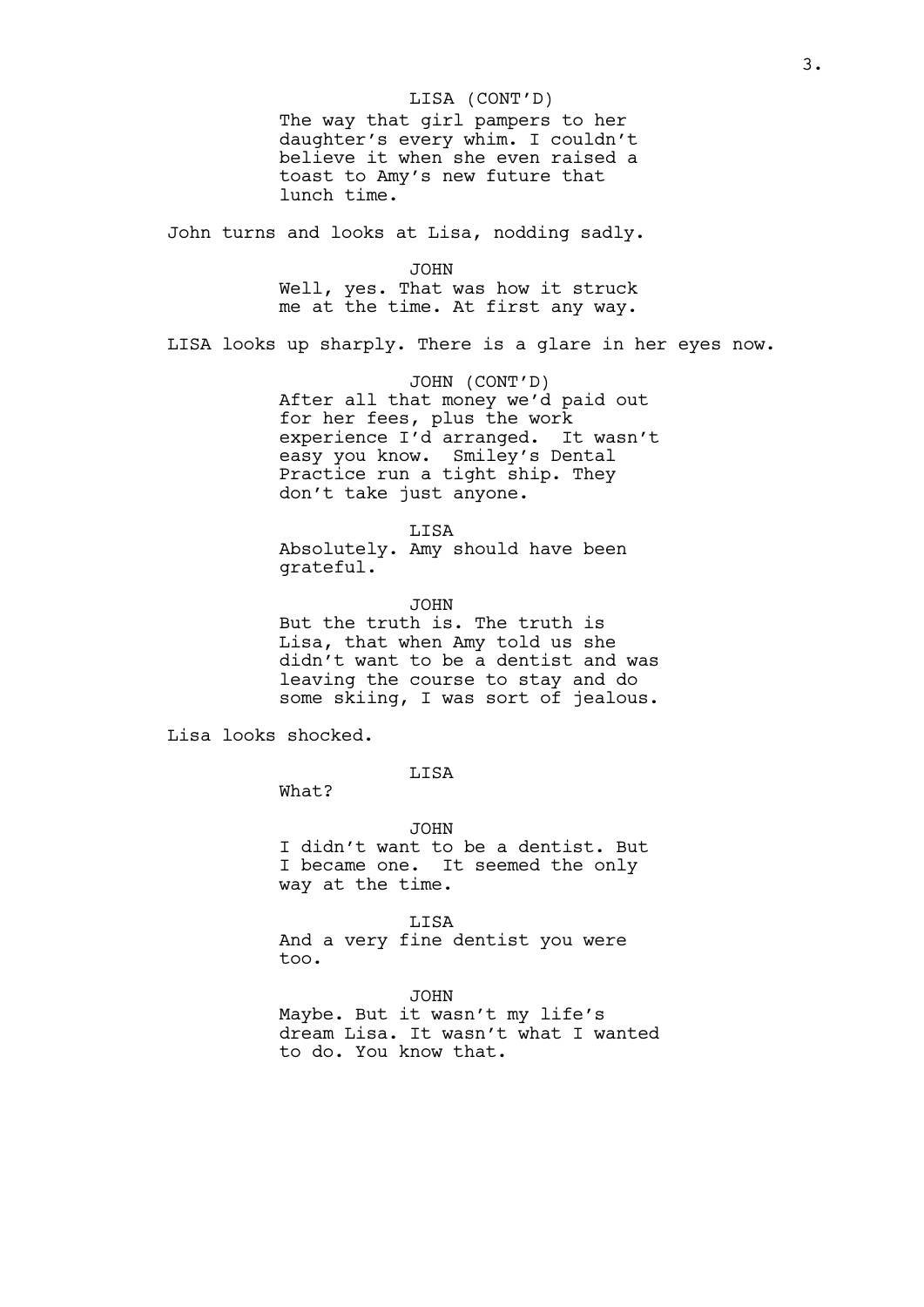**T.TSA** Yes, but you wanted to be a rock star. That was just a stupid fantasy.

# JOHN

I know. A dream. I never went for it did I? Before I turned fifty, I thought about jacking it all in and getting my guitar out again. But, I didn't.

### **T.TSA**

No. Of course not! You're not stupid. You're a responsible adult. A well respected dentist, not some long-haired hippy trying to recapture his youth.

### JOHN

Exactly. And I'd missed the boat. I realised that fifty is not the new twenty, whatever people may say. But Sammi? She's twenty and has her life in front of her. If she can't follow her dreams now, when can she?

LISA looks unimpressed with JOHN's speech.

### LISA

That still doesn't explain why you followed Sammi onto the black run. She could ski brilliantly. Even I could see that. But you're not telling me you could follow in her footsteps are you?

#### JOHN

Actually, the truth is I made a mistake. I didn't realise I was going on to the black run until I was on it. Then I thought I would die. And those few seconds, before I hit the tree, seemed to last for ever.

#### LISA

And is that why you changed your mind about everything.

JOHN nods.